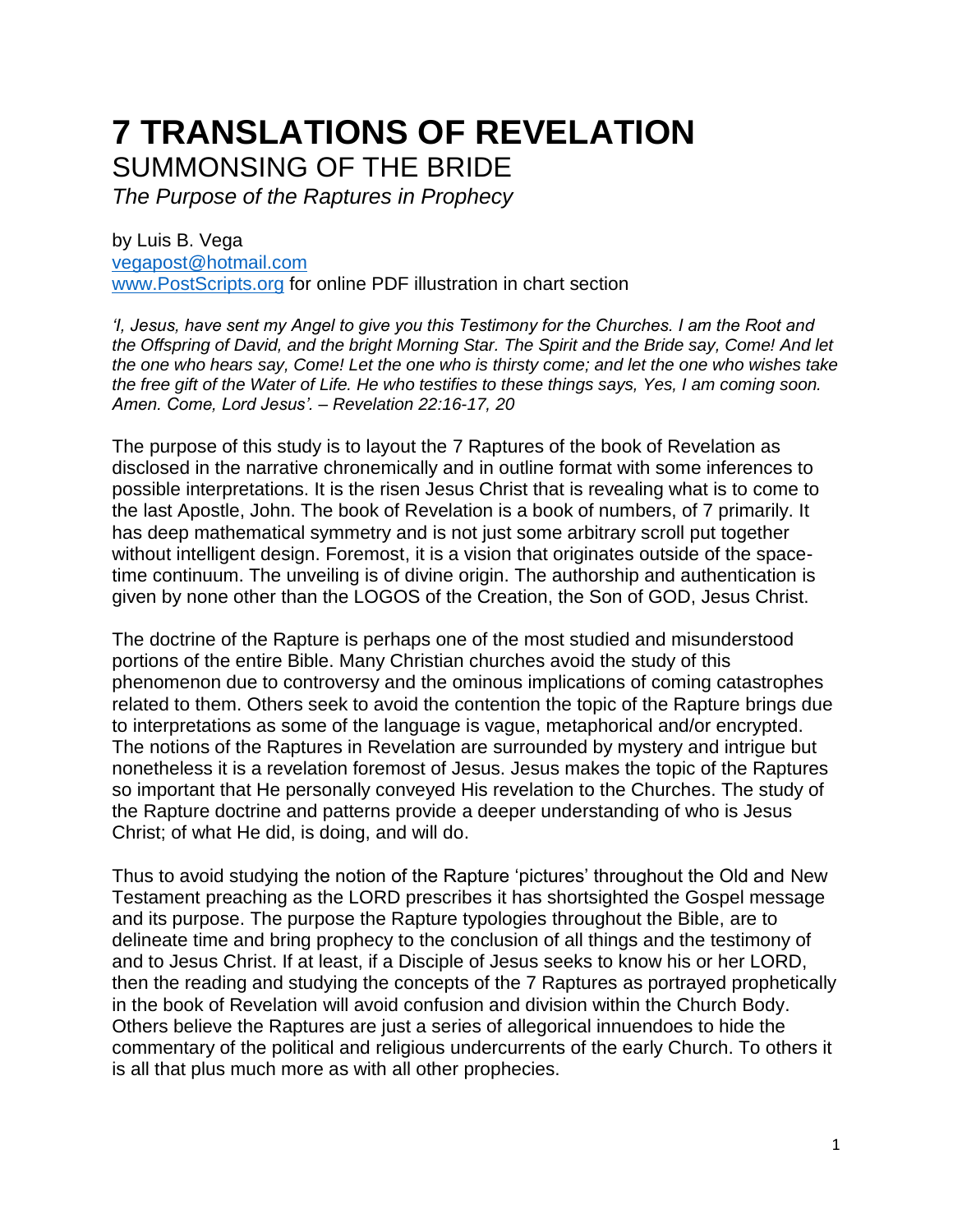# **Prophetic Patterns**

The concept of the Raptures are about an 'exit strategy' and are always accompanied by multi-layers of meaning and time applications to it. The Rapture of the Bride of Christ casts its shadow right from the start of the *Church Age* to the end of time or the conclusion of all things at Christ's return. The Bible states clearly that the aim of any Biblical prophecy is to testify of Jesus. Thus a true appreciation and perspective of the Rapture typologies is all about Jesus and not the *Church Body*. This is where many Believers are in error of ascribing the purpose and plan that is self-centered. It thus takes away from Christ Jesus and focuses on one's ability 'to endure to the end' and that 'after the Tribulation of those days' it depend on the works and actions of those left to 'save' themselves in essence. The Rapture of the *Bride of Christ* that this study strongly suggests correlates to the summons of the 'Beloved' Apostle John in chapter 4 of Revelation.

It is and those subsequent 'Raptures' that are all centered on the person of Jesus or leads one to Jesus. This is how false prophecy can be discerned from genuine ones. Fundamentally, the doctrine of the Rapture is an unveiling of Jesus as part of His many corresponding enigmas of the secrets of the Bible; a true mystery revealed and shared with those Jesus loves. The Rapture is about the good that Jesus Christ did, does and will do to overcome evil on behalf of not only Humanity but bring to a conclusion the *Angelic Rebellion* of Lucifer once and for all Eternity. The Rapture is also about the *Overcomer* and the rewards to be obtained in Heaven.

However, the purpose of the Raptures are to also signify the coming catastrophes that await the Earth or in the case of the 6 subsequent ones after the initial 1st of the *Bride of Christ*. It is Jesus Christ who is the prime example of the *Overcomer*. The purpose of the Rapture of the *Bride of Christ* is to unleash the *Hour of Trial*. Jesus told His Disciples, in essence the *Sons of Jacob* about the *Hour of Trial* that is coming, i.e., for Israel, not the *Bride of Christ.* Prophetically, Jesus was as Joseph addressing His Brethren in Egypt during the Olivet Discourse. However it is in fact the *Church of Philadelphia* that is to be spared this coming 'Hour of Trial' to test those inhabitants of the Earth and the *Sons of Jacob* for all the evil they have done. That 'Open Door' is and will be the Rapture event of the evacuation of the *Bride of Christ* first.

This is another example of a prophecy casting its shadow down the halls of time. At the end of the *Church Age* dispensation, the purpose of the Rapture will be to warn those 'Beloved' of Jesus to 'watch'. There is a need to be constantly admonished to heed the call to 'Come up here' as the Bride is translated through the gate (portal) and escape that wrath to come by way of the Rapture. This is the same prophetic protocols of the LORD as He provided an 'Open Door' for Lot, for Ruth, etc. The *Time of Jacob's Trouble* also correlated to Daniel's last prophetic *Week of Years*. This study strongly suggests that the initial Rapture event as seen in chapter 4 of the revelation of Jesus to John is in essence to be summonsed to be a 'Witness' to the reading of the will. Whose will? It is of the last will and testament of Jesus Christ. For a will to be read, the respected parties of the inheritors have to be present as well as the mediator of the deceased.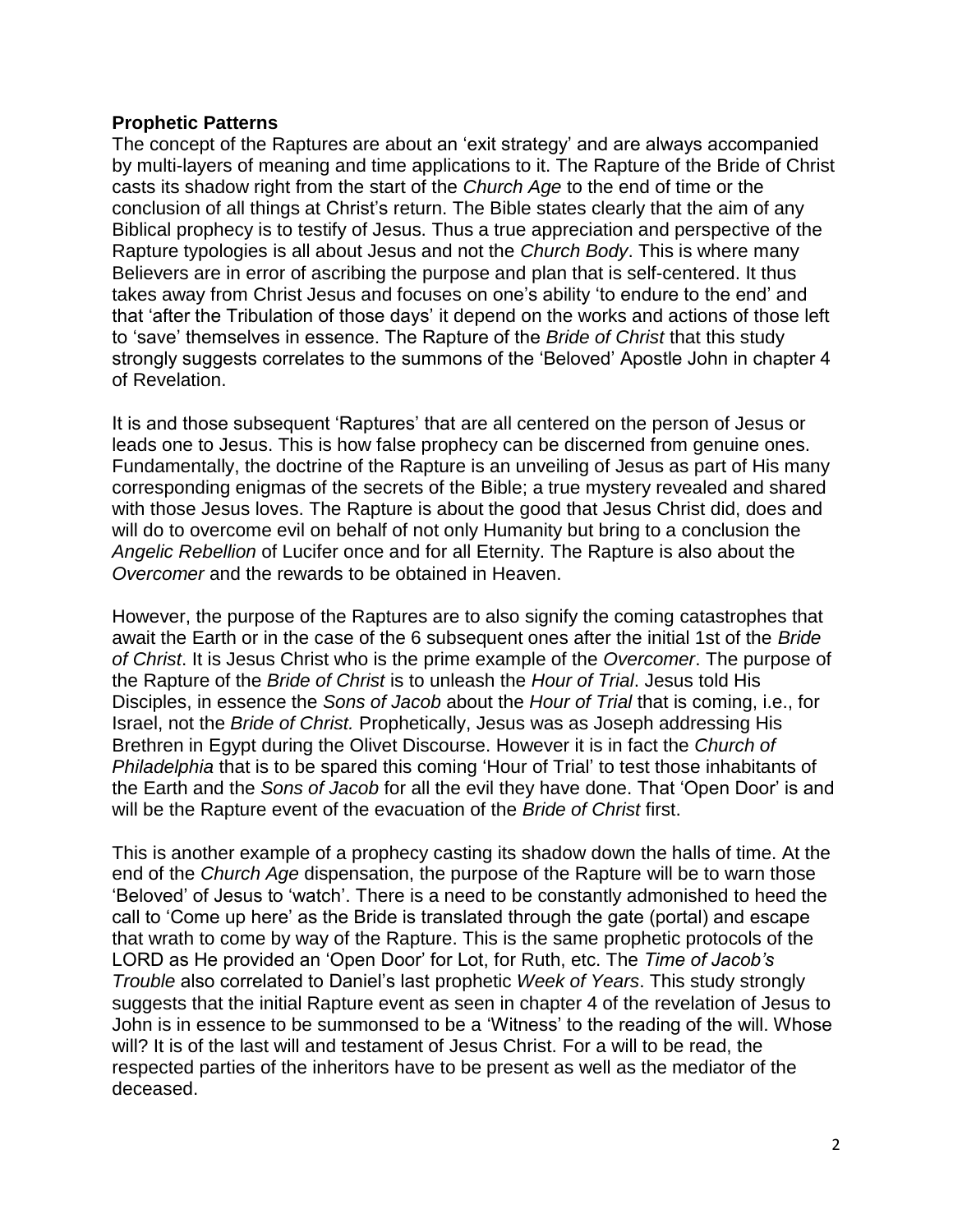# **The Heavenly Calls**

The Rapture 'scene' in chapter 4 of the book of Revelation depicts Jesus as not only the deceased but resurrected one that functions not only as the mediator, or lawyer or arbitrator but judge and the inheritor. In this case, what is at stake is the Inheritance and Rewards of the LORD, the dominion over the Earth and His heavenly ones as well. It is no longer the issue of sin the Church is dealing with; that was paid for at the Cross of Calvary. It took this instrument used by Lucifer that attempted to destroy Jesus with that actually destroyed Lucifer. In this civil court analogy, the Defendant, the Bride that stands accused day and night before the *Judicial Throne* on YHVH is required and summoned or 'raptured' to appear before her Accuser, in this case Lucifer. This is one supposition why the Rapture of the *Bride of Christ* has to occur before *the Hour of Trial* is to commence upon the *Sons of Jacob*.

The purpose of the 1st Rapture of Revelation, that of the *Bride of Christ* is to be the agent that sets in motion the judicial proceedings and the breaking the *Seal Judgments*. The purpose of the initial 1st Rapture that of the *Bride of Christ* will also serve to adjudicate Lucifer and his *Fallen Angels* from Heaven. This is where thereafter the Devil is cast to the Earth where there is no more 'Church'. Now there will be those that will come to the saving knowledge of Jesus as they figure-out that the pre-Tribulation Rapture of the *Bride* took place and for whatever reason, such were either not truly saved or will be as a result. To reiterate, the initial Rapture of Revelation is for the *Bride* to be seated at court and witness the breaking of the Seals by the Lamb of YHVH, the *Lion of Judah* that adjudicates or absolves the Bride of all Luciferian accusation.

Moreover this typology of the last will and testament becomes the judgment of the world and the death sentence proclaimed against Lucifer and his *Fallen Angels*. This was retro-actively accomplished at the *Cross of Calvary* but will be implemented in real time on Earth to coincide with the judgment of the inhabitants as well after the Rapture of the *Bride of Christ*. Additionally, this expulsion of Lucifer and his *Fallen Minions* corresponds to Revelation chapter 12 in the part that .33 of the 'Stars' are cast down to Earth but not without 1 las fight between Lucifer and his *Fallen Angels* and Michael and his *Holy Angels*, etc. It is only at this time that Lucifer and his *Fallen Angels* are once and for all expelled from having any more access into Heaven; they are evicted. It is for this reason that Lucifer thereafter seeks to devour the *Sons of Jacob* on Earth.

The coming *AntiChrist* will seek to amass his demonic legions for one last frontal assault against the *Gates of Heaven* and against Jesus at His return to possess the Earthly Jerusalem. This speaks for the 'Virgin' in the Revelation 12 typology in how she flees to the *Wilderness* much like the case of *Exodus*. Thus the purpose of the Rapture of the *Bride* is to confront Lucifer and there has to be a mediator that can adjudicate her, in this case Jesus Himself the *Lion of Judah* as the *Overcomer* of sin, death and Satan. Thus this study does agree that the 'Come up here' calling of John is the metaphor for the 1st Rapture out of the 7 in the book of Revelation as far as this study is concerned. Others will disagree which is part of the ongoing study of the mystery of the book of Revelation. This study will also show that there are numerous other 'raptures' occurring during the Tribulation or the 1st half of the last *Week of Years* per Daniel.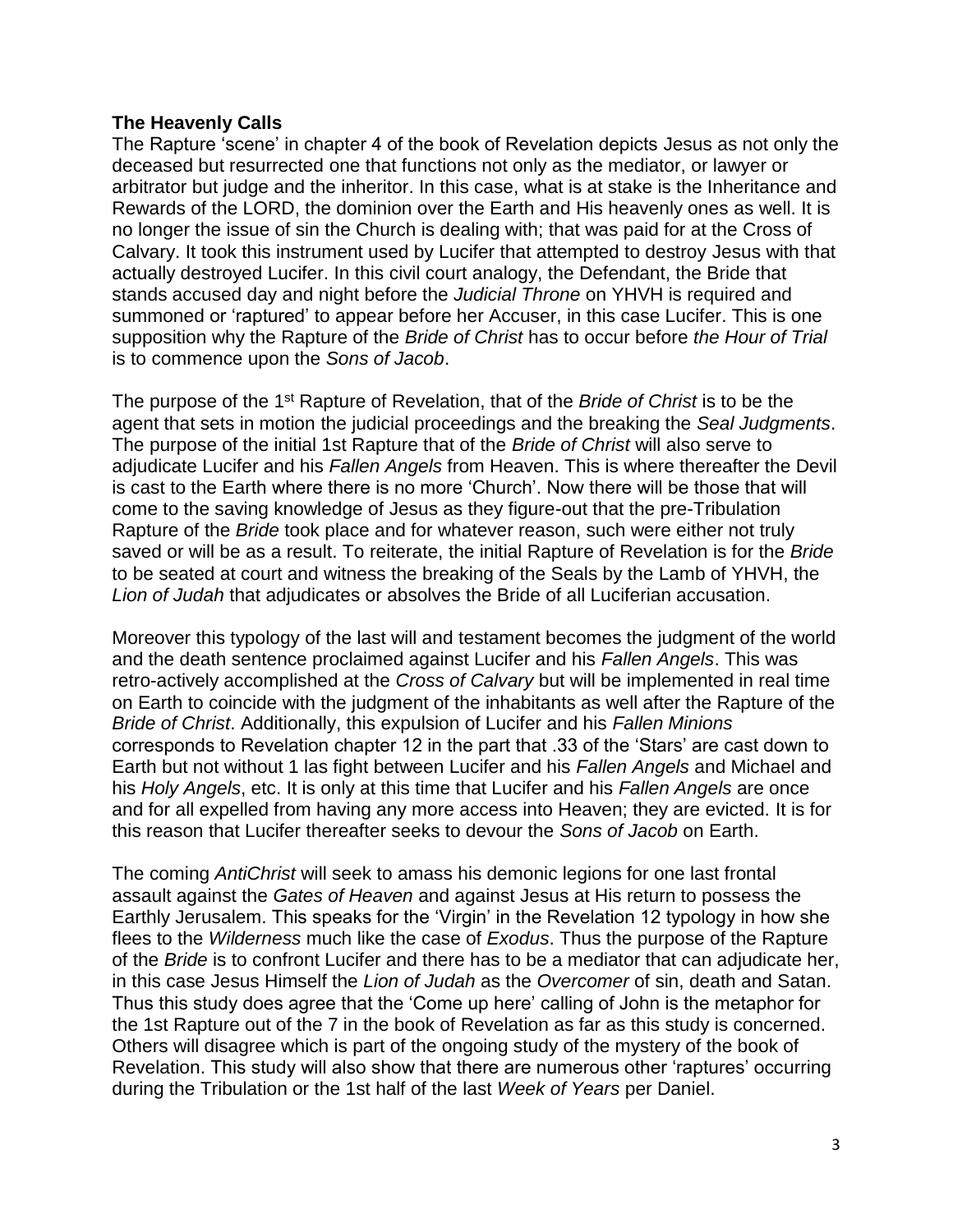Raptures also occur in the 2nd half of the timeline which is called the 'Time of Jacob's Trouble'. There is a Rapture or translation in almost every segment of the unit values of events which are 7 in total spanning the sections that constitute the book of Revelation. In each segment, there a Rapture event or a translation of peoples as suggested by the narrative of the book. The word translation is referred to as having a person or peoples changed from the moral state to the immortal state. This study strongly suggests that the 1st of the 7 Raptures is that of the *Bride*, which commences not only the count, but the countdown to the return of Jesus with the *Bride of Christ*. This is substantiated by the book of Enoch and reiterated in Titus of the New Testament for example.

This is the preeminent Rapture that correlates to the *Church of Philadelphia* that was provided with an 'Open Door' of escape from the Hour of Trial to come. This 'Hour of Trial' is a euphemism for Daniel's last *Week of Years*. Thus there is the Rapture, the Blessed Hope that is at the beginning before the *Seal Judgments* start the countdown to the last battle, *Armageddon*. This argument of the presented and suggested 7 fold Raptures is the reason why there is such confusion which one is designated for the *Bride of Christ*. And this is only considering the New Testament. There many 'Rapture' types also found in the Old Testament, especially those concerning Enoch and Elijah, etc. The following list is of those Raptures or translations in questions.

*chapter 04:01 The Rapture of the Bride chapter 07:09 The Martyrs out from Great Tribulation chapter 11:12 The 2 Witnesses after 3.5 days (a 1260 coefficient) chapter 12:09 The Man-Child of the Virgo Vision chapter 14:01 The Overcomers singing the Song of Moses chapter 14:16 The Sickle Harvest chapter 20:04 The Beheaded*

The translation or escape of the 'Philadelphian Church' typology of the *Bride of Christ* is the singular Rapture event unlike the rest to follow during the 'Time of Jacob's Trouble' or the entire Tribulation period. There is a translation at the beginning, at the middle and at the end in the book of Revelation. Is it any wonder why there is such a confusion if the Rapture of the *Bride of Christ* is to occur either pre-Trib, pre-Wrath or post-Trib within the chronology of the Apocalypse interpretation? This study submits the notion of the Rapture of the *Bride of Christ* as typified by John the Revelator is the translation of the Bride because the 'revelation' of Jesus is given to the Church of what is to come, not to the *Sons of Jacob*.

It is the Bride that Jesus chose to be the 'Witness' to testify of what trouble is to come due to the rejection of the 'Greater Joseph' that was sold for silver by his brethren. It is John, the Bride type that is also not only the witness of the last will and testament of Jesus but is the beneficiary as the *Bride* along with the risen Jesus of all the inheritance and rewards of the promises of YHVH through and in Jesus. John was the youngest of the Apostles during Jesus' ministry and one of the sets of brothers in the group. The type of the Beloved, the Apostle John was the last Apostle of the original 12 to remain alive. He was on this island of Patmos in the Aegean to which John was banished by the emperor Domitian around 95 AD.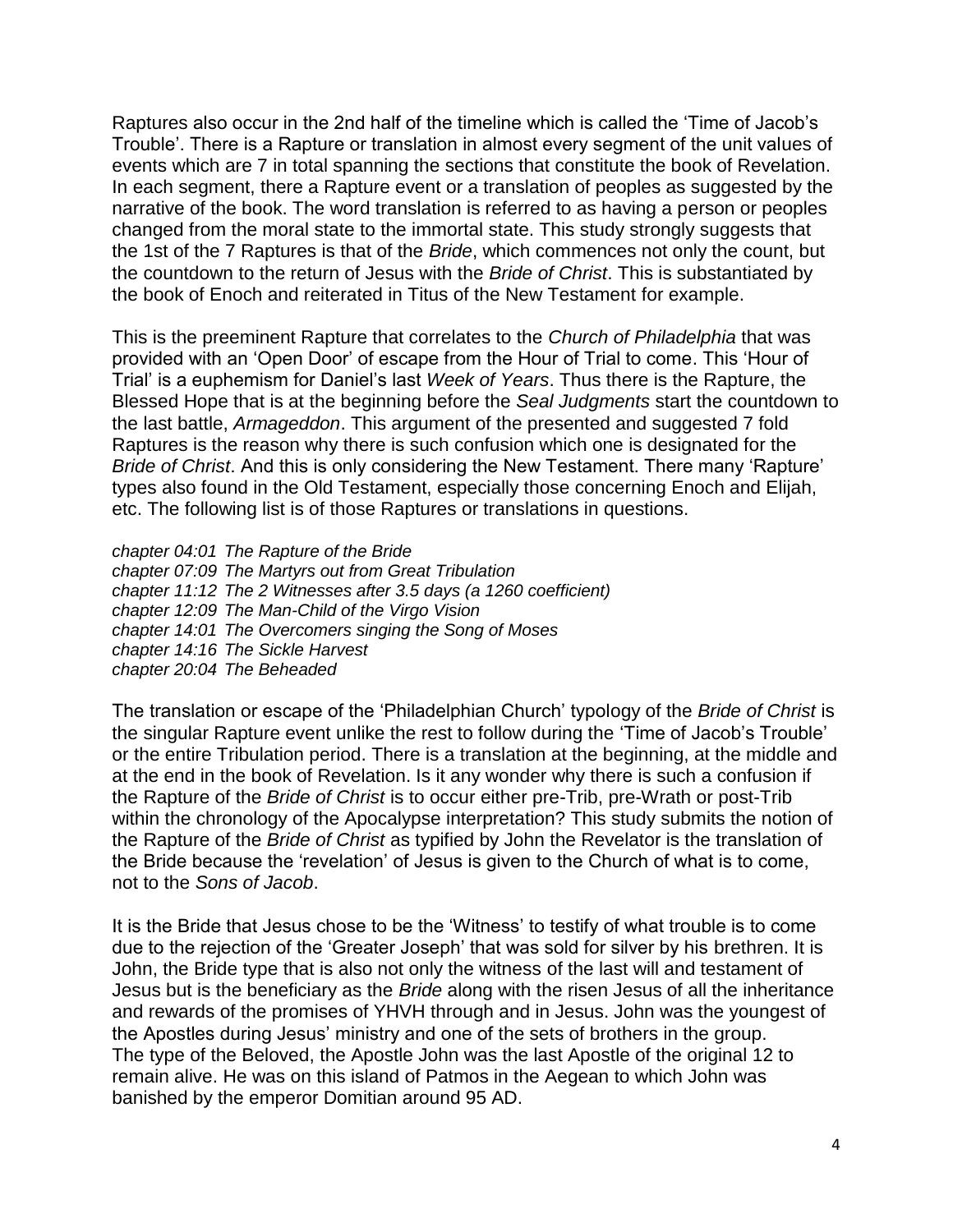#### **The Menorah Messages**

According to research, Patmos means the 'place of my killing'. The very name of the place of the revelation alludes to his killing that to some historians occurred at the hands of the evil Roman Emperor. As the representative of the Church, he does 'live on' as the *Gates of Hell* will not overcome the Church and will remain until the very end of the *Church Age*. One has to realize that the end of time as one knows it, aside from the last 7 years of Daniel's Week of Years is incumbent upon the Rapture of Christ's *Bride* from the Earth. This is only based on the metaphor that John is seen throughout the Gospels as the 'Beloved', as the *Bride of Christ*. John, like Jesus is a type of the Church that is and will be an *Overcomer* because as the Bride, she has washed her robes and has been faithful since her inception through Jesus, the 2nd Adam at the *Cross or Calvary*.

A clue as to when the Rapture of the *Bride of Christ* is to occur could be pegged to a particular Feast of YHVH. This clue is seen when Jesus appears to John in 'the midst' of the Menorah. The center stem corresponds to Pentecost. Thus perhaps the Rapture of the *Bride of Christ* is to occur within the timeframe of a Pentecostal 'harvest' time. Such a season goes well into the end of summer. The scene of the Menorah and the 7 Churches are part of the pattern of number 7s but constitutes the prelude to the prophetic patterns of the Raptures and other facets of the unveiling of Jesus' prophecy of the end of time. The intricacy of the Biblical numerology of the book is clearly beyond human design and is mind boggling. In the revelation of the 7 fold Church, the LORD Jesus is in the midst as the *4th Servant Stem* of the ancient Menorah given to Moses.

It was a facsimile of the true original in Heaven that stands before the Throne of YHVH. It also corresponds to the 7 Spirits that are spoken of in Isaiah. They have within them the 7 Thunders and speak and come with the 7 Angels that are ever before the Throne at the service of the King. The Church is likened to this Menorah which is a metaphor of an almond tree that was seen in the region of Mt. Sinai. The book of Revelation also can be a typology of the remaining Fall Feast appointments yet to be fulfilled by Jesus as they were in the Spring Feasts with Passover, Feast of Unleavened Bread and First Fruits. The current Feast, that of Pentecost corresponds to the present *Church Age*. This *Pentecostal Age* incorporates the indwelling and sealing of the Holy Spirit and is the time of mercy, grace and reconciliation allotted to mankind before the Hour of Trial is to befall the inhabitants of the Earth and the *Sons of Jacob*.

The *Age of Pentecost* and the Menorah typology also represents the vine and the branches that Jesus alluded to Himself as being the *Water of Life* that nourishes the branches of Believers with the anointed oil of the Holy Spirit to produce fruits of righteousness. It is also reminiscent of the *Tree of Life* that was lost by Adam and Even in the *Garden of Eden*. The book of Revelation is about how Jesus restores these elements specifically and all things in general on behalf of Humanity but because of Jesus through His humanity. Thus, the 7 Raptures are agents that accomplish this end. This present *Church Age* is about a harvest maturing, more appropriately, how Jesus is 'maturing' or being 'birthed' in a Believer. The *Church Age* is a time of when the Wheat and the Tares have been allowed by the LORD to operate and grow along side by side. This is the cause of their being wolves amongst the sheep in the Churches.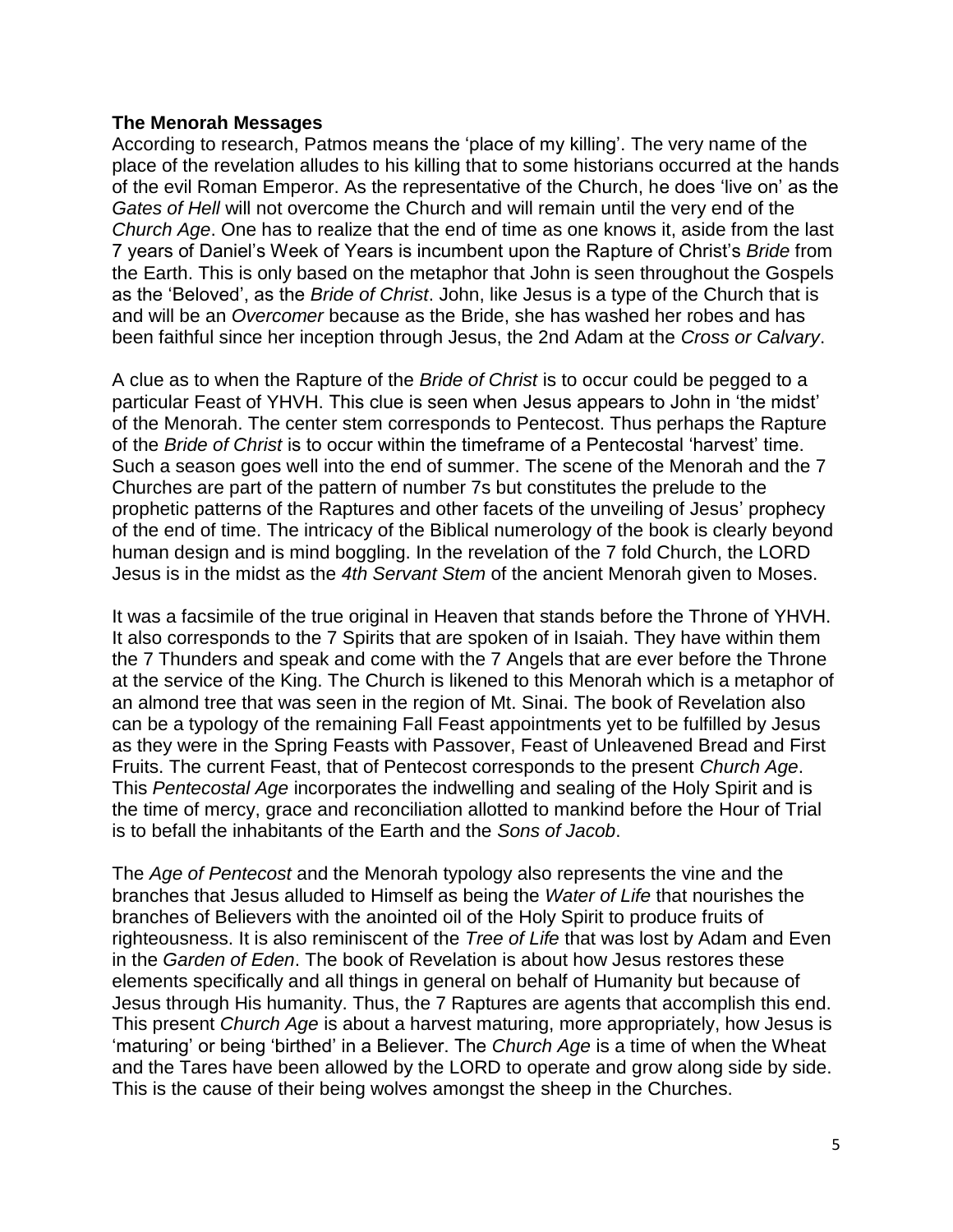### **The Heavenly Call**

As noted, the Raptures in prophecy have are and will be about a turning point. They are about 'harvest' types. For example, it will only be at the end of the harvest of the present *Church Age* where the fruit of Lucifer and Christ's Disciples will be evaluated. Meanwhile, the only true test of which will be differentiated now is based on the fruit that can be discerned. Also consider that what separates the *sheep* from the *wolves* in the Churches is persecution. It is only those that are truly saved and wiling to lay down their lives for Christ Jesus that have, do and will endure such degrees of persecution that often lead to martyrdom; no wolves would do this for Jesus. This one reason among many that this study suggests suffering is allowed by the LORD so that the fire of persecution leads to genuine faith and fruit unto righteousness.

The notion of the Raptures especially the initial one subject to the evacuation of the *Bride of Christ* is also about Keys. There are several innuendoes about how Keys play an important part in the narrative of the *Apocalypse* for the purpose of prophecy and testimony of and to Jesus. Keys are used to lock and unlock doors. The one who has the Keys is one that has authority to use them above all others. It is seen in the book of Revelation how the LORD Jesus has the Keys. These in part are the Keys of Death, Hyades, of the 'Open Door' for Philadelphia, and of the *Bottomless Pit*, etc. These Keys are applied at certain times to open and close certain doors, gates or portals for the purpose of furthering the culmination of the fulfillment of the prophecy. What is the 'Key' to the Rapture? The Bible teaches that it is a 'Hope', a 'Blessed' one in which a Believe is watching and waiting.

Such a future expectation helps determine the present comportment to ensure that one is living a sanctified life, confessing sin and 'walking with the LORD'. This amounts to keeping the 'white garments' metaphorically clean and pressed. It speaks of not allowing the sins that so easily entangle a Believer and/or those sins that are allowed to be weighted to trip one from completing the 'Race of Faith' as the Apostle Paul put it into such terms for one's understanding. In chapter 4, the call to 'Come up here' is indeed a Rapture typology if at least that. It is also the same phrase used of the *2 Witnesses* after the finish their witness. The imagery is amazing and does lend to a picture of the Rapture of the Church or *Bride of Christ* before the start of the 'Time of Jacob's Troubles' or Tribulation period.

As noted, what lends credence to this calling being that of the unique Rapture of the Bride is how only out of a 12 Disciples is John typified in 'Bride' language or nuances and references in the Gospels. It would thus be befitting to have John relate the typology of the Church diagnostics and what is to occur in the 'Last Hour'. Thus the book of Revelation is about what is occurring in the *Throne Room* of YHVH. This scene is what Daniel was shown, the 'Court in Session'. Seated is the *Bride of Christ* as the *24 Elders;* although such detailed language was not articulated to Daniel as it was not until Paul that specially was allowed to understand and teach the Mystery of the *Bride of Christ.* What is seen is that that purpose of the initial 1st Rapture of the *Bride of Christ* is to allow the Bride, the Redeemed of Jesus see the future event. This will be when the veils of *Eternity* are drawn back from Heaven.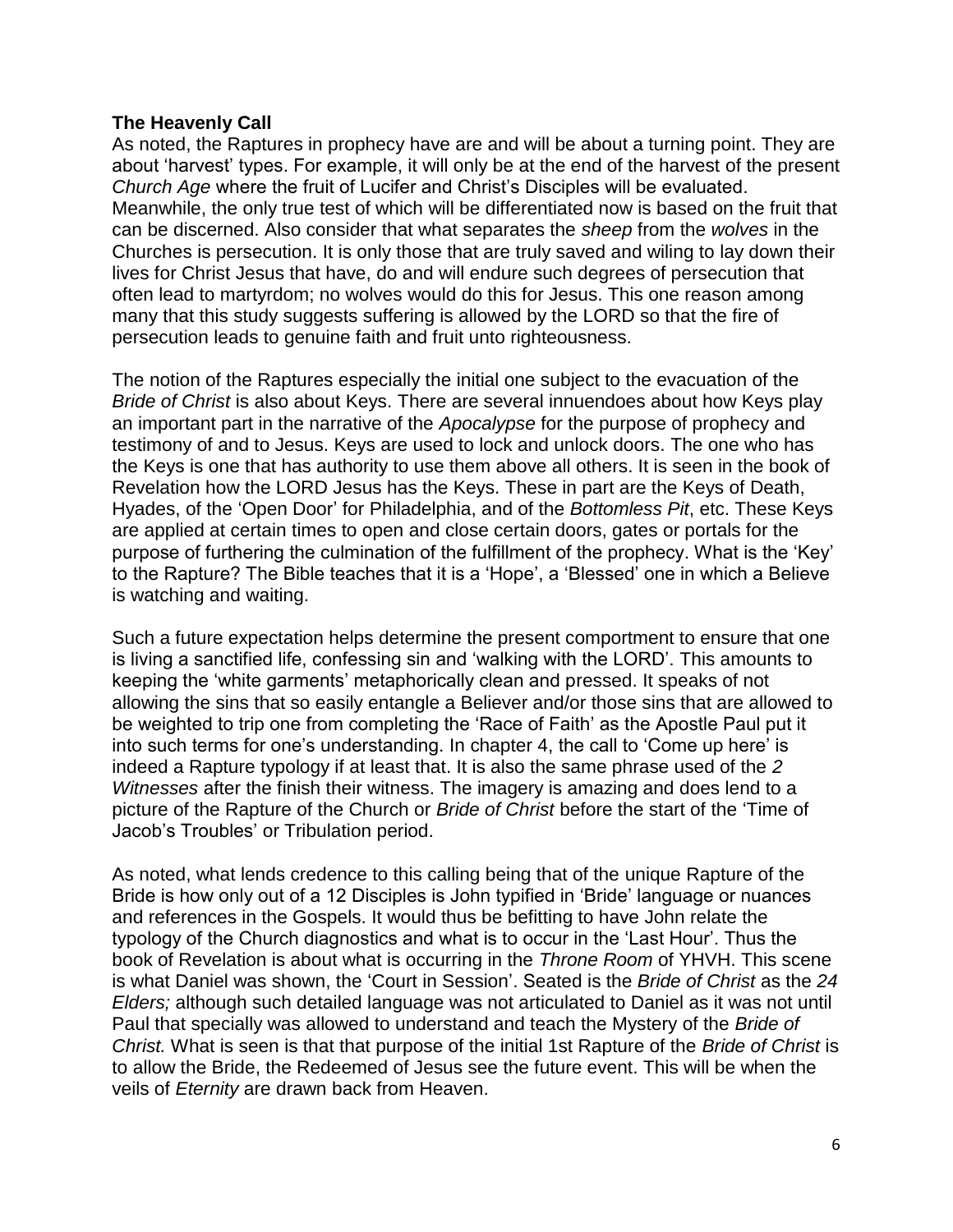# **The Witnesses of the Apocalypse**

The purpose of the Rapture of the *Bride of Christ* is to have the veil or curtain of the time-space continuum pealed-back for the Bride is the one that will be allowed to see the future and the judgments fall upon the *Accuser of the Brethren* on Earth. This study suggests that the Raptures of the book of Revelation are all about witnessing, as in being a testimony or even a martyr. Such is the case specifically of the subsequent 6 Raptures of Revelation that occur. Another clue that lend credence to the notion that the 1st Rapture, that of chapter 4 of Revelation pertains to the evacuation of the Bride of Christ has to do with how the AntiChrist reacts to such an event. In one place the *AntiChrist* is quoted as stating that he speaks blasphemously against the Lamb enthroned in Heaven from where the judgments are being pronounced from.

What is astonishing is that the *AntiChrist* not only slanders the Name of YHVH, then YHVH's place but those that are living in Heaven. This could be ascribed to the Angels but that would be a given and a common understanding. There has to be someone or somebody that is there also living or existing in the midst of the Throne of YHVH, so peculiar that they are singled out to the same level of slander as is the Creator Himself. This study suggests that this is no other than the *Bride of Christ*. Why Lucifer is upset about these 'living ones' is that they are the ones that took up the vacated thrones and powers that Lucifer and his minions once occupied before being evicted from Heaven. This assertion would be collaborated by Isaiah 26:20 in how the LORD instructs His *'Beloved to hide in the Chambers until the indignation or wrath has passed'.*

What is even more reveling is that this cohort in Heaven, the Saints already glorified are distinct from the Saints that are being persecuted on Earth during the Time of Jacob's Trouble. As the *Pentecostal Age* of the Church ends with the Rapture, another clue as to the uniqueness of the 1st Rapture, that of the Bride is that it pertains to the promise of Jesus that the *Gates of Hell* would not prevail over the Church are not in effect during the Tribulation thereafter. This is why the AntiChrist is given total power for 42 months specifically the last half which is the 'Great' part to 'wage war against the Saints and overcome them'. This could never been said of the *Church Age* despite horrific and constant persecutions. During the Tribulation, there will be a time when Israel will be cared for as she flees to Petra and is taken care of for 1260 days.

Many who interpret Revelation 12 believe it is signaling the midpoint of the *Week of Years*. It remains to be seen if such 'witnesses' overlap each other. This is one instance in how the chronology of the layout of the book of Revelation is subject to interpretation as many believe the 144,000 will be the testimonial agent for the 1st half or the 1260 day period. The 2 Witnesses would thus be the testimony for the 2nd half of the Tribulation period which would constitute the *Great Tribulation* Jesus spoke about in the *Olivet Discourse*. It could be the case that the 7 Trumpet judgments also cast their long shadow to start the 2nd half which could be seen then as the prelude to the commencement of the *Great Tribulation* with the 1260 day count. This time is also alluded to the vagueness of what really constitutes the 3rd Woe and the 7x Intermission that is typified by the 3rd Rapture type of the *ManChild* being called to the Throne of YHVH.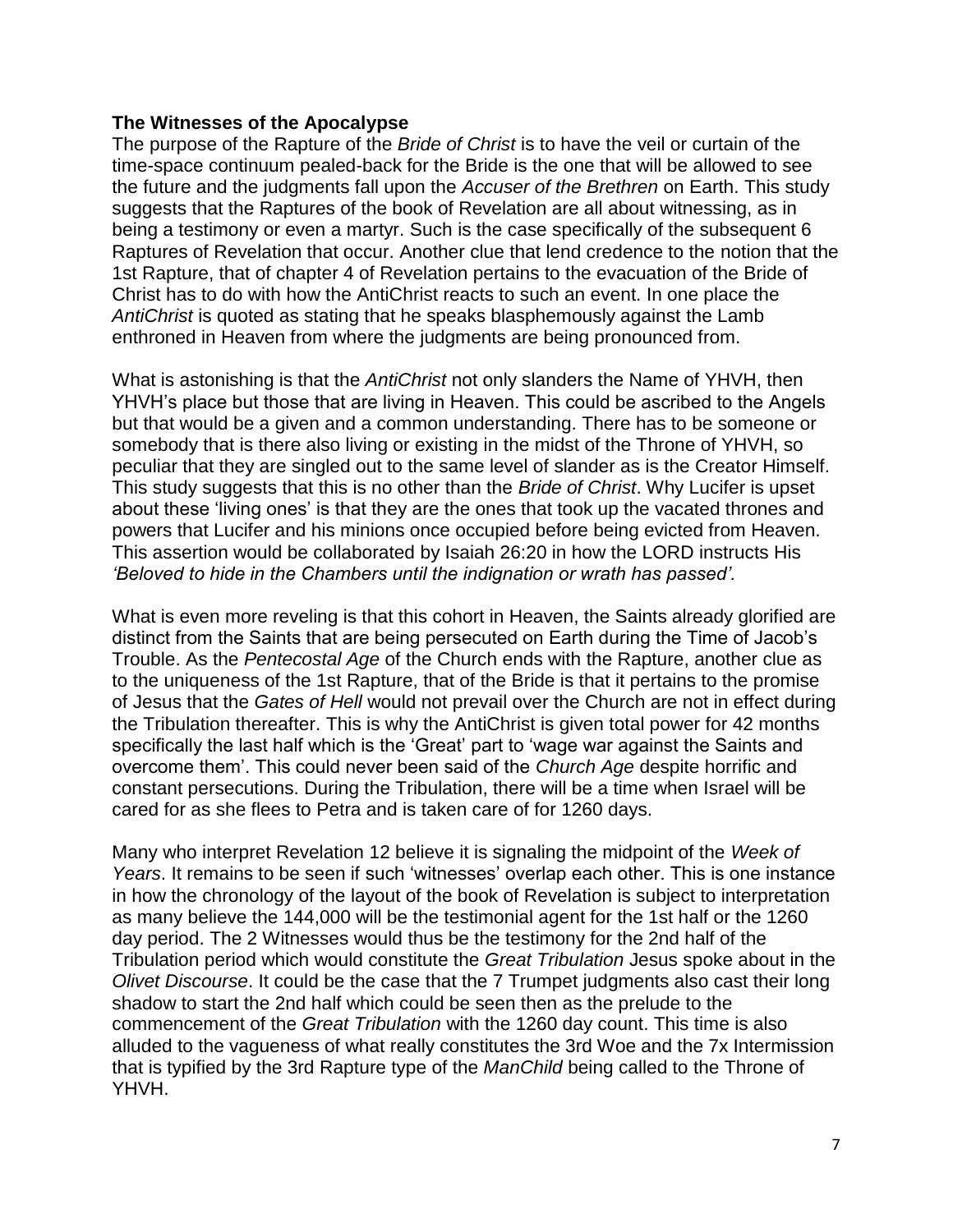# **The Restoration of all Things**

The purpose of the Rapture of the *Bride of Christ* is finally about the conclusion to the rebellion of Lucifer and his *Fallen Angels*. The issue is over not only the Earthly Jerusalem but the Heavenly Jerusalem on the *Sides of the North*. The book of Revelation is about the conclusion of everything. It is a prophecy that is to come true as it testifies of the one that is true, Jesus Christ. It is the very Logos, the Word of GOD that begins and concludes the revelation as He is the ultimate Witness. As the last generation is coming into focus and the season of the Rapture, it can be ascertained that the likelihood of the effects of such scenarios foretold that will occur as depicted in the book of Revelation. The key reason is that it is originated from none other than the risen LORD Jesus Himself who is the Truth.

The purpose of the Rapture of the Bride of Christ is to unleash the Divine Wrath of Jesus Christ that is coming to Earth; upon a Christ-rejecting Humanity and the *Fallen Angels*, Lucifer included. These judgments, in their consummation are directed towards the last years of this world that are clocked and pegged to the *Church Age*. It is only thereafter that the Millennial Kingdom of Christ is to be established on Earth. Christ was slain as a Lamb of YHVH led to the slaughter at His 1st Advent; He will return to execute His vengeance upon His enemies as a Lion at His 2nd Advent. It will be the time when the 'Humble Lamb' that triumphed over the raging prideful 'Red Dragon' at Calvary will have His vengeance in the end. The rationale for the prophetic Scroll Judgments is also coming from the perspective that these divine and catastrophic judgments will happen in the natural world after the Rapture or evacuation of the *Bride of Christ*.

The Bible clearly states that Christ promised that His Church would be spared from such type of 'Wrath' that constitutes the *Hour of Trial* for the world, the Sons of Jacob and Lucifer. As divine revelation begins in the Paradise of YHVH, in the Garden of Eden that was lost, so now in the end, Jesus fulfills His promise to Eve to have defeated sin, death and the *Shining One* with good. The typology of 'rapturing' the 'Bride of Christ' as a typology of all the Believers of Jesus being female alludes to the redemption of Eve by the work performed by the 2nd Adam. Jesus conveyed and implemented this divine principle that good overcomes evil as it is higher power based on love.

Lastly this is the purpose of the Rapture, it is about Jesus' promise and love for His People. Jesus at the LORD's Supper promised to return for His Disciples. The beginning of Revelation fulfills this promise. The ending of the book of Revelation ends in Paradise restored and marriage as it began in Genesis with a man and a woman. The purpose of the 1st initial Rapture of Revelation, pertaining to the *Bride of Christ* as John the 'Beloved', is about a marriage; to attend a marriage. In the conclusion of what type of definition is to prevail over marriage, it is Jesus Christ's definition that prevails. It is the Spirit and the Bride speaking as one body, one voice, one heart and mind invite all who can come to partake of the *Water of Life* and the *Tree of Life*, for free. The words of 'It is finished' echo the words of the Spirt as it concludes the revelation to John by stating 'It is done'. The Spirit and the Bride, say 'Come'.